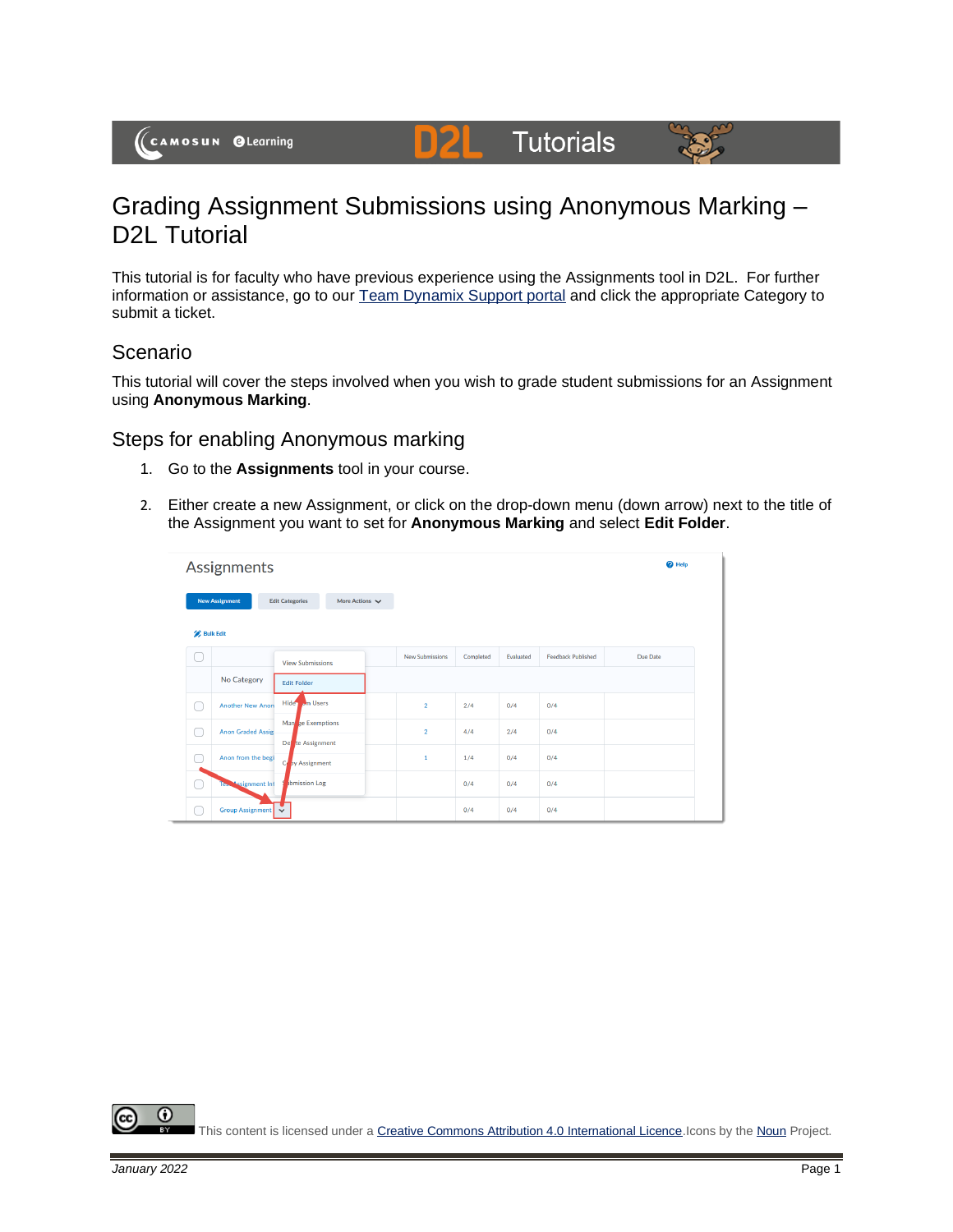3. Give your Assignment a **Name** if needed, then click **Evaluation & Feedback** on the right.

| <b>Group Assignment</b><br>← Back to Manage Assignments                                                               |                                            |   |
|-----------------------------------------------------------------------------------------------------------------------|--------------------------------------------|---|
| Name*<br><b>Group Assignment</b>                                                                                      | <b>Availability Dates &amp; Conditions</b> | D |
| <b>Grade Out Of</b><br><b>Due Date</b>                                                                                | Always available                           |   |
| ■ M/D/YYYY<br>Ungraded<br><b>Instructions</b>                                                                         | <b>Submission &amp; Completion</b>         | D |
| 5g<br>$+$<br>Paragraph<br>$\checkmark$<br>$\cdots$<br>$ 17.1px \times  P $ $\% \cong R \times 0$ 0 0<br>Lato (Recom ~ | File submission                            |   |
|                                                                                                                       | <b>Evaluation &amp; Feedback</b>           | D |
| h.                                                                                                                    | No rubric added                            |   |
| $\Leftrightarrow$ 48 $o^{\circ}$<br>Record Audio<br><b>B</b> Record Video                                             |                                            |   |
| Visibility<br><b>Save and Close</b><br>$\bullet$<br>Save<br>Cancel                                                    |                                            |   |

4. Under Anonymous Marking, select **Hide student names during assessment**. Finish editing the Assignment and click **Save and Close**.

| Name*                   |                 |                                                                                                              |              |                                                                                                                 |                        |    |         | <b>Submission &amp; Completion</b>                           | D |
|-------------------------|-----------------|--------------------------------------------------------------------------------------------------------------|--------------|-----------------------------------------------------------------------------------------------------------------|------------------------|----|---------|--------------------------------------------------------------|---|
| <b>Group Assignment</b> |                 |                                                                                                              |              |                                                                                                                 |                        |    |         | File submission                                              |   |
| <b>Grade Out Of</b>     | <b>Due Date</b> |                                                                                                              |              |                                                                                                                 |                        |    |         |                                                              |   |
| Ungraded                | ■ M/D/YYYY      |                                                                                                              |              |                                                                                                                 |                        |    |         | <b>Evaluation &amp; Feedback</b>                             |   |
| Instructions            |                 |                                                                                                              |              |                                                                                                                 |                        |    |         |                                                              |   |
| Paragraph<br>$\sim$     |                 | B <i>I</i> U > Ay   三 > 三 >                                                                                  |              | $\frac{1}{2}$ $\frac{1}{2}$ $\frac{1}{2}$ $\frac{1}{2}$ $\frac{1}{2}$ $\frac{1}{2}$ $\frac{1}{2}$ $\frac{1}{2}$ | $\cdots$               | Бð | Rubrics |                                                              |   |
| Lato (Recom v           | $17.1px \sim$   | $\mathbb{P} \setminus \mathbb{P} \cong \mathbb{R}$ $\rightsquigarrow$ $\circlearrowright$ $\circlearrowleft$ |              |                                                                                                                 |                        |    |         | Add rubrid                                                   |   |
|                         |                 |                                                                                                              |              |                                                                                                                 |                        |    |         | Learning Objectives                                          |   |
|                         |                 |                                                                                                              |              |                                                                                                                 |                        |    |         | No lear ing objectives                                       |   |
|                         |                 |                                                                                                              |              |                                                                                                                 |                        | h. |         | Mana e Learning Objectives                                   |   |
|                         |                 |                                                                                                              |              |                                                                                                                 |                        |    |         | Ann tation Tools                                             |   |
| 48e<br>4                |                 |                                                                                                              | Record Audio |                                                                                                                 | <b>EX Record Video</b> |    | ◡       | Make annotation tools available for<br>assessment            |   |
|                         |                 |                                                                                                              |              |                                                                                                                 |                        |    |         | <b>Jonymous Marking</b>                                      |   |
|                         |                 |                                                                                                              |              |                                                                                                                 |                        |    |         | $\boxed{\triangledown}$ Hide student names during assessment |   |
|                         |                 |                                                                                                              |              |                                                                                                                 |                        |    |         |                                                              |   |
|                         |                 |                                                                                                              |              |                                                                                                                 |                        |    |         |                                                              |   |

This content is licensed under [a Creative Commons Attribution 4.0 International Licence.I](https://creativecommons.org/licenses/by/4.0/)cons by th[e Noun](https://creativecommons.org/website-icons/) Project.

(cc

 $\overline{\odot}$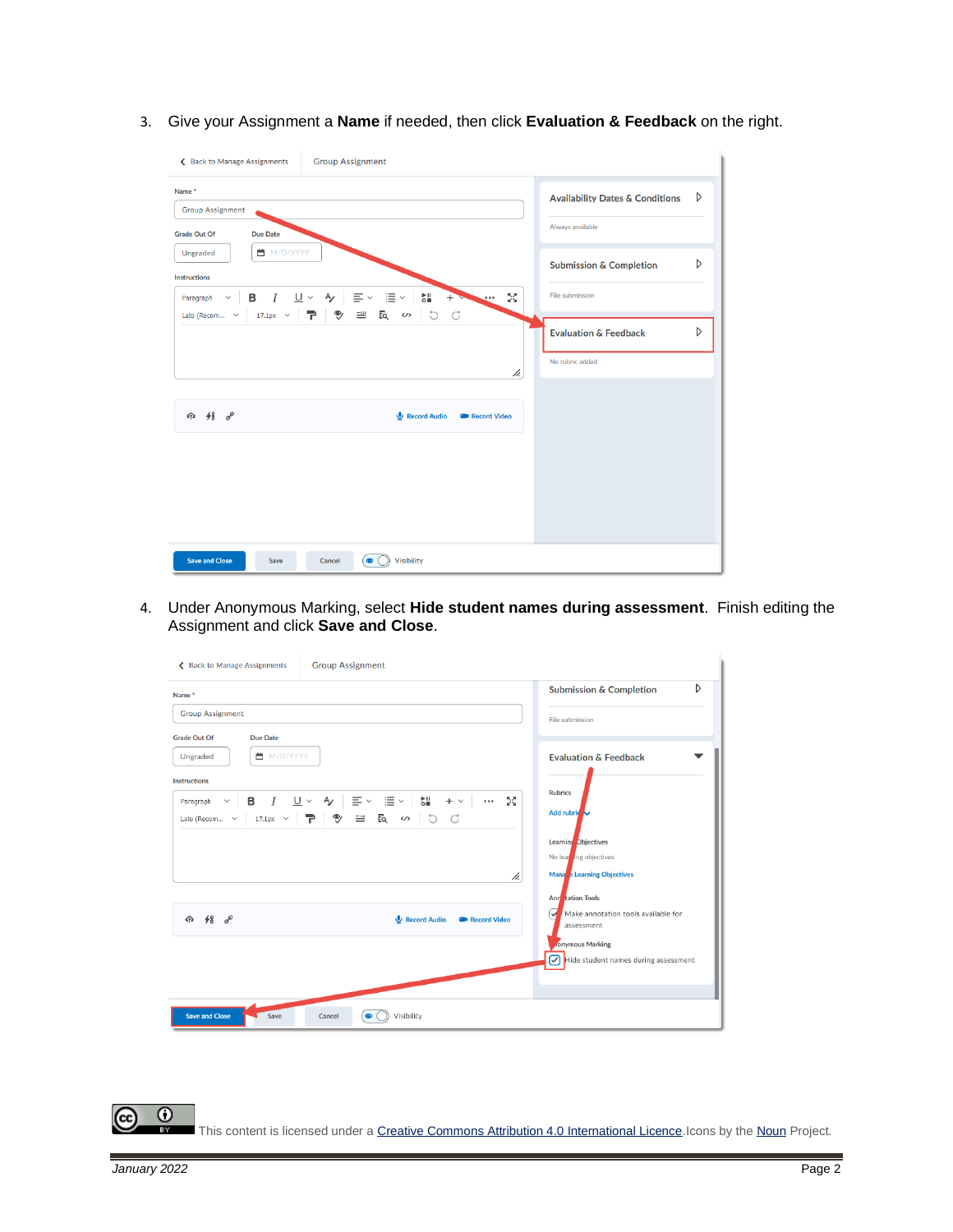

This content is licensed under [a Creative Commons Attribution 4.0 International Licence.I](https://creativecommons.org/licenses/by/4.0/)cons by th[e Noun](https://creativecommons.org/website-icons/) Project.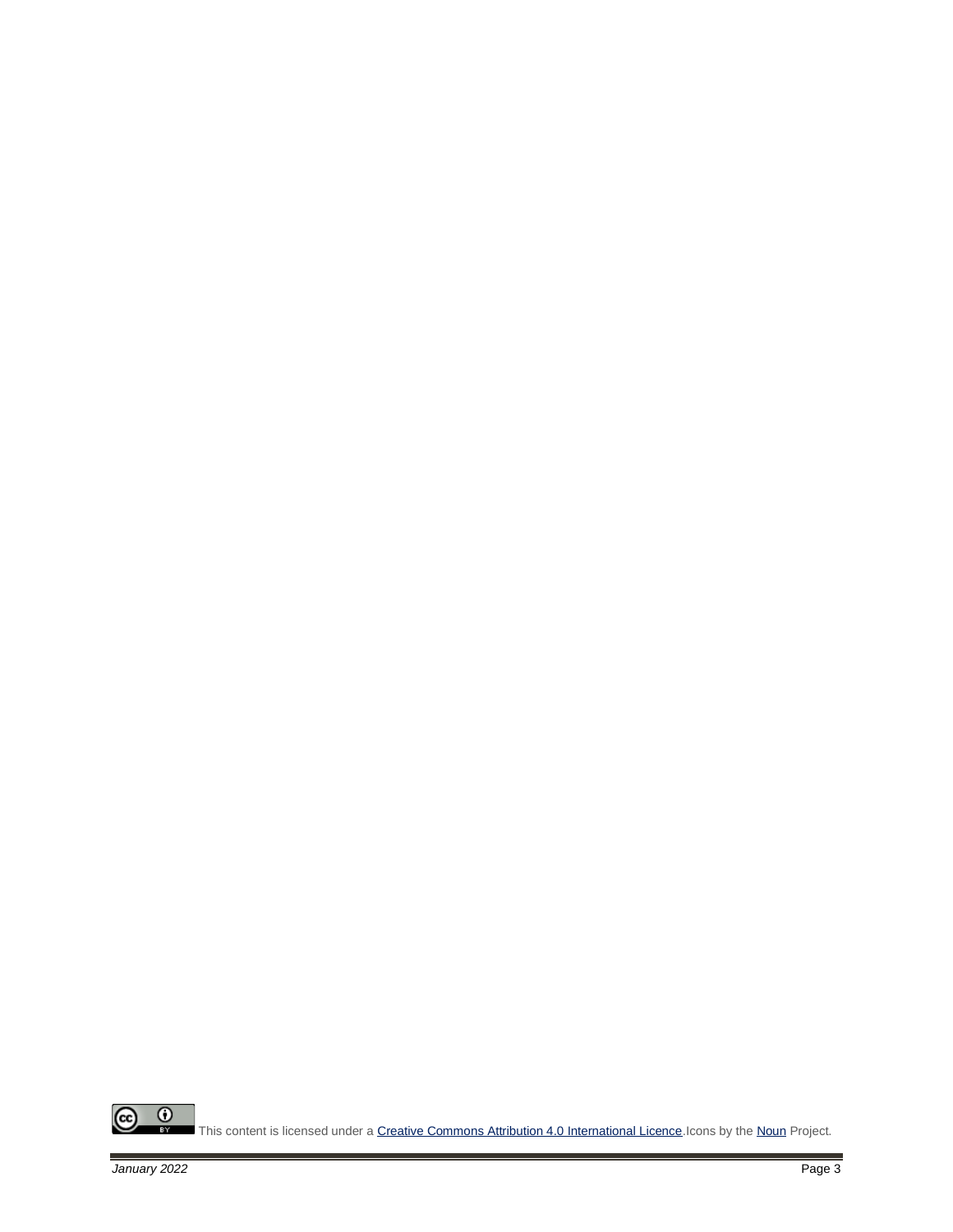5. You will now see a symbol next to your Assignment title indicating that it has **Anonymous Marking** enabled.

| Assignments      |                                                                        |                        |           |           |                           |  |  |  |  |  |  |
|------------------|------------------------------------------------------------------------|------------------------|-----------|-----------|---------------------------|--|--|--|--|--|--|
|                  | <b>New Assignment</b><br>More Actions $\vee$<br><b>Edit Categories</b> |                        |           |           |                           |  |  |  |  |  |  |
| <b>Bulk Edit</b> |                                                                        |                        |           |           |                           |  |  |  |  |  |  |
|                  | Folder                                                                 | <b>New Submissions</b> | Completed | Evaluated | <b>Feedback Published</b> |  |  |  |  |  |  |
|                  | No Category                                                            |                        |           |           |                           |  |  |  |  |  |  |
|                  | Another New Anon Assignment v<br>田                                     | $\overline{2}$         | 2/4       | 0/4       | 0/4                       |  |  |  |  |  |  |
|                  | Anon Graded Assign ent v<br>B.                                         | $\overline{2}$         | 4/4       | 2/4       | 0/4                       |  |  |  |  |  |  |
|                  | Anon from the beginning<br>Ŧ<br>$\checkmark$                           | $\mathbf{1}$           | 1/4       | 0/4       | 0/4                       |  |  |  |  |  |  |
|                  | Ŷ<br><b>Test Assignment Interfact</b><br>$\checkmark$                  |                        | 0/4       | 0/4       | 0/4                       |  |  |  |  |  |  |
|                  | <b>Group Assignment</b><br>田<br>$\checkmark$                           |                        | 0/4       | 0/4       | 0/4                       |  |  |  |  |  |  |

Steps for grading using Anonymous marking

1. Go to the **Submission** area for the assignment and click the **Evaluate** link for an assignment. Note that student names are anonymized.

|                                              | Publish All Feedback                                              | <b>Edit Folder</b>      | <b>Add Feedback Files</b>                                 | <b>Submission Log</b> | <b>Manage Exemptions</b> |                         |                   |
|----------------------------------------------|-------------------------------------------------------------------|-------------------------|-----------------------------------------------------------|-----------------------|--------------------------|-------------------------|-------------------|
| <b>Users</b>                                 | <b>Submissions</b>                                                |                         |                                                           |                       |                          |                         |                   |
| View By:<br>$\boxtimes$<br><b>O</b> Download | User<br>$\check{~}$<br><b>Show Search Options</b><br>Mark as Read | Apply<br>Mark as Unread | <b>Delete</b>                                             |                       |                          |                         |                   |
|                                              | User (Anonymized) ▲                                               |                         |                                                           |                       |                          | <b>Submission Date</b>  | <b>Delete</b>     |
|                                              | Anonymous User 2                                                  |                         |                                                           |                       |                          |                         | <b>D</b> Evaluate |
|                                              | Þ                                                                 |                         | AddingKalturaVideoQuizToHTMLEditor-D2L-Sept2020 (1.02 MB) |                       |                          | Jan 20, 2022<br>1:27 PM | Ê                 |
|                                              | <b>Anonymous User 4</b>                                           |                         |                                                           |                       |                          |                         | $\Box$ Evaluate   |
|                                              | Þ                                                                 |                         | AddingKalturaVideoQuizToHTMLEditor-D2L-Dec2021 (1.01 MB)  |                       |                          | Jan 20, 2022<br>1:26 PM | 言                 |
|                                              |                                                                   |                         |                                                           |                       |                          | 20 per page             | $\check{~}$       |

 $\odot$ This content is licensed under [a Creative Commons Attribution 4.0 International Licence.I](https://creativecommons.org/licenses/by/4.0/)cons by th[e Noun](https://creativecommons.org/website-icons/) Project.